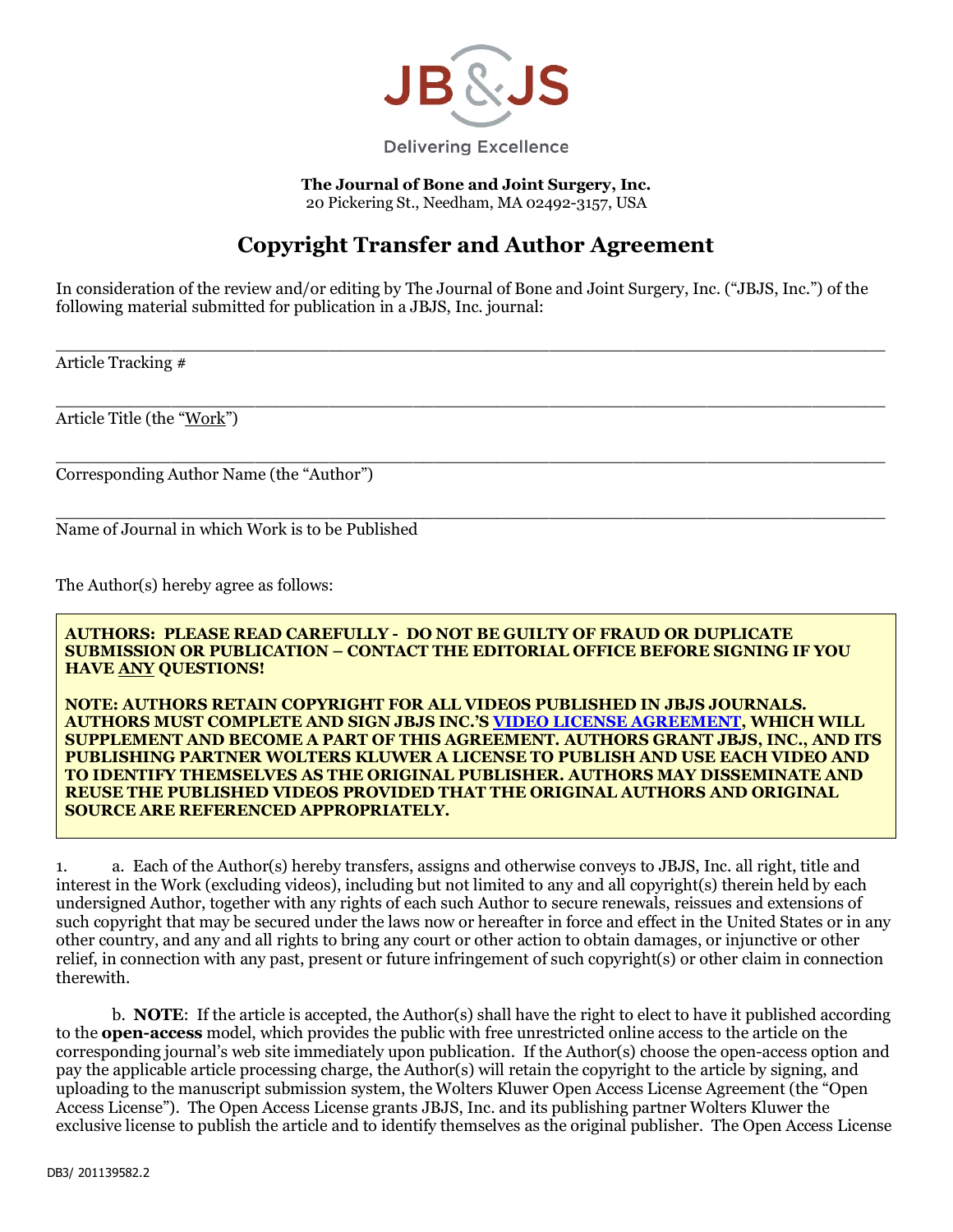supersedes and replaces Section 1.a of this Agreement and the article is published under the terms of the Creative Commons license designated in the Open Access License.

 **UNITED STATES GOVERNMENT EMPLOYEES.** Check this "United States Government Employees" option if the Work or a portion of it has been prepared by any Author (a) who is an employee of the United States Government and (b) as part of such Author's official employment duties. A work prepared by an employee of the United States Government as part of his or her official duties is called a "work of the United States Government" and is not subject to copyright protection. If it is not prepared as part of the employee's official duties, it may be subject to copyright protection. Therefore, if this "United States Government Employees" option is checked and the work was done as part of the authors' official government duties, the Work will be published with the following legend: "Written work prepared by employees of the Federal Government as part of their official duties is, under the United States Copyright Act, a 'work of the United States Government' for which copyright protection under that Act is not available. As such, copyright protection does not extend to the contributions of employees of the Federal Government prepared as part of their employment."

2. Each of the Author(s) hereby also grants permission to JBJS, Inc. to use such Author's name and likeness in connection with any past, present or future promotional activity by JBJS, Inc., including, but not limited to, promotions for upcoming issues or publications, circulation solicitations, advertising or other publications in connection with JBJS, Inc.

3. Each of the Author(s) hereby warrants, represents and covenants that (i) each of the Author(s) has read and approved the final manuscript or version of the Work; (ii) the Work (or, in the case of *JBJS Essential Surgical Techniques* video articles only, the Work as a whole) is original; (iii) the Author(s) are the sole owners of all rights of any kind in the Work; (iv) the Work (or, in the case of *JBJS Essential Surgical Techniques* video articles only, the Work as a whole) has not been previously published and is not under consideration for publication by any person or entity, including electronic publishers, other than JBJS, Inc.*,* and that the Author(s) have not previously transferred, assigned or conveyed, or agreed to transfer, assign or convey, any rights in connection with the Work to any person or entity other than JBJS, Inc.; (v) the Work is not libelous, and the publication of the Work will not infringe upon or misappropriate any copyright, right to privacy, trade secret, proprietary or any other right of any person or other entity; and (vi) any and all necessary approvals, consents, waivers or permissions from third parties in connection with the Work and its publication have been obtained, and that the Author(s) will deliver copies of the same to JBJS, Inc. upon its request. Upon the request of the Editor-in-Chief of JBJS, Inc., the author(s) will provide to JBJS, Inc., in a timely fashion, any or all of the data, facts and information included in or forming the basis for the Work (the "Data"); JBJS, Inc. shall have the right to use (and to permit others to use) the Data in reviewing and/or editing the Work and for any other purpose other than the creation or publication of any other work based exclusively on the Data.

4. To enable Author(s) to comply with the requirements of outside funding bodies, JBJS, Inc. will deposit, into the PubMed Central (PMC) Archive, the final published version of any article identified as requiring such deposit below. PMC will make these articles freely available after an embargo period of 12 months, 6 months (Wellcome Trust only), or immediately upon publication (if the Author(s) choose the open-access option).

Please disclose below if you have received funding for research on which your article is based from any of the following organizations. JBJS, Inc. will not be held responsible for retroactive deposits to PMC if the Author(s) do not identify the funding agency below.

| National Institutes of Health (NIH)    | Wellcome Trust              |
|----------------------------------------|-----------------------------|
| Howard Hughes Medical Institute (HHMI) | Research Councils UK (RCUK) |

Other funding body requiring deposit in repository offering free access after embargo (please list):

5. Each of the Author(s) hereby releases and shall indemnify and hold harmless JBJS, Inc. and its successors, assigns, licensees, officers, directors, employees, and their respective heirs and representatives from and against any and all liabilities, losses, damages and expenses arising out of any claims of any kind that may be asserted against any of them based in whole or in part on any breach of the Author(s)' representations or warranties herein or in the Work or anything contained in the Work, including but not limited to any claims for copyright infringement or violation of any rights of privacy or publicity.